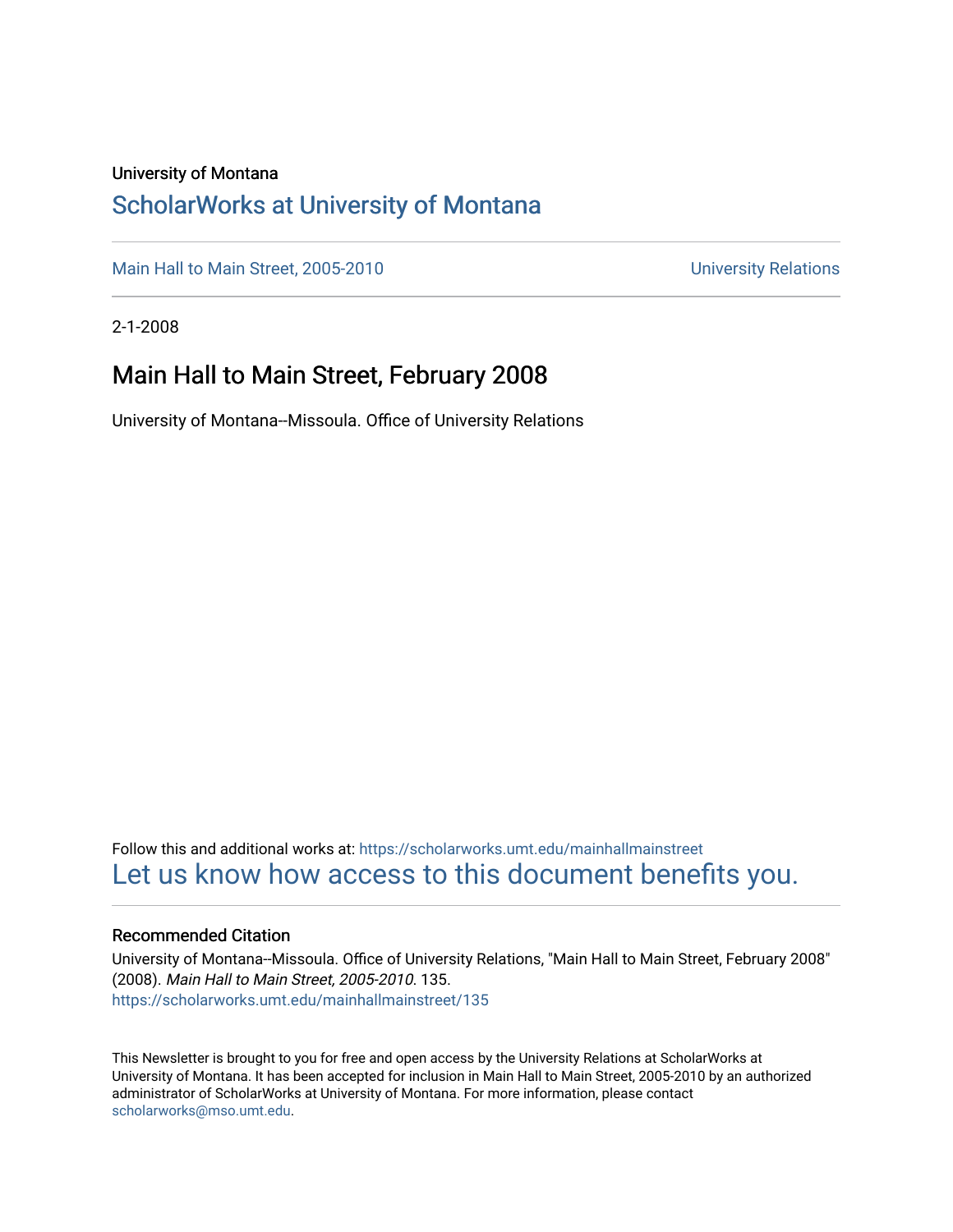**Main Street** Connecting Campus and Community **ain Hall to ain Street** February 2008 Vol. 14 No. 2



**UM's Ken Dial and one of the chukars he uses in his landmark research**

# **Researchers unlock a secret of bird flight**

dance o human eyes, bird flight seems a complex, almost mystical, aerial

However, it may not be as complicated as it looks. High-speed cameras at The University of Montana Flight Laboratory reveal all birds use a similar wing angle relative to the ground to gain altitude, glide, descend or run up steep surfaces.

UM biology Professor Ken Dial said discovery of this fundamental wing stroke may help explain how birds evolved to take to the skies.

"I think many big findings in biology are fairly straightforward common sense and don't require a spectacularly convoluted explanation," he said. "I think that's where the beauty of this resides its simplicity and utility are quite striking."

The new findings have been published as a letter in the international science journal Nature, available online at http:// [www.nature.com/nature](http://www.nature.com/nature). Dial and two of his students, Brandon Jackson and Paolo Segre, are co-authors. The piece has spawned articles worldwide in outlets as varied as the BBC, National Geographic News and Tehran Times.

Dial has studied bird flight for 25 years, photographing them in wind tunnels to learn how they use their wings to manage the air at different speeds. During this research his lab also

**— Continued page 2**

# **UM campaign surpasses \$100 million fundraising goal**

 $\prod_{\text{vest}}$ The University of Montana raised \$131 million during its five-year Invest in Discovery — Connecting People, Programs and Place campaign, soundly surpassing the original \$100 million goal.

National Campaign.Chair Deborah Doyle McWhinney was elated by the

campaign results and had this to say to the donors and volunteers from Montana and around the country: "Thank you 131 million times! More than 29,000 people chose to invest in making (UM) even stronger. There is no question that the investment by alumni and friends is paying off and in ways that can be felt throughout campus and the state.

More affordable education — through scholarships — excellent programs, and new and improved learning facilities will all go to help UM stay at the top of its game."

She also was impressed by the widespread giving of donors, as more than 17,000 alumni and nearly 13,000 first-time donors participated in the campaign. She said more than half of the donors were from Montana.

Responding to the huge outpouring of new donors and reinvesting donors, Laura Brehm, UM Foundation president and CEO, said, "I think people really understand and believe that supporting UM isn't just an investment in higher education, it's an investment in Montana. It's a great day at  $(UM)$ , and  $\Gamma$ m so excited about the possibilities going forward."

UM President George Dennison said,

"Fundamentally, the success of the campaign positioned the University to continue on this path that we've outlined, which is to achieve the vision for a research-oriented, very comprehensive institution that responds to needs nationally and internationally, as well as to those of the region."



**National Chair Deborah Doyle McWhinney and President George Dennison discuss the campaign passing the \$100 million mark during a news conference last September.**

While Dennison believes UM will always strive for total realization of that vision, "the campaign allows us to more firmly build a foundation from which we can optimistically continue in that developmental path."

Raising \$131 million for the Invest in Discovery campaign is an unprecedented achievement for UM, the UM Foundation and countless volunteers, but the impact of private support does not stop there. Dennison said a stunning \$41 million in private funds also was received by the campus during the same period — a direct result of the productivity of UM faculty in securing grants for research and program support from private foundations and organizations.

Taken together, he said, the University has benefited from \$172 million in private support

**— Continued back page**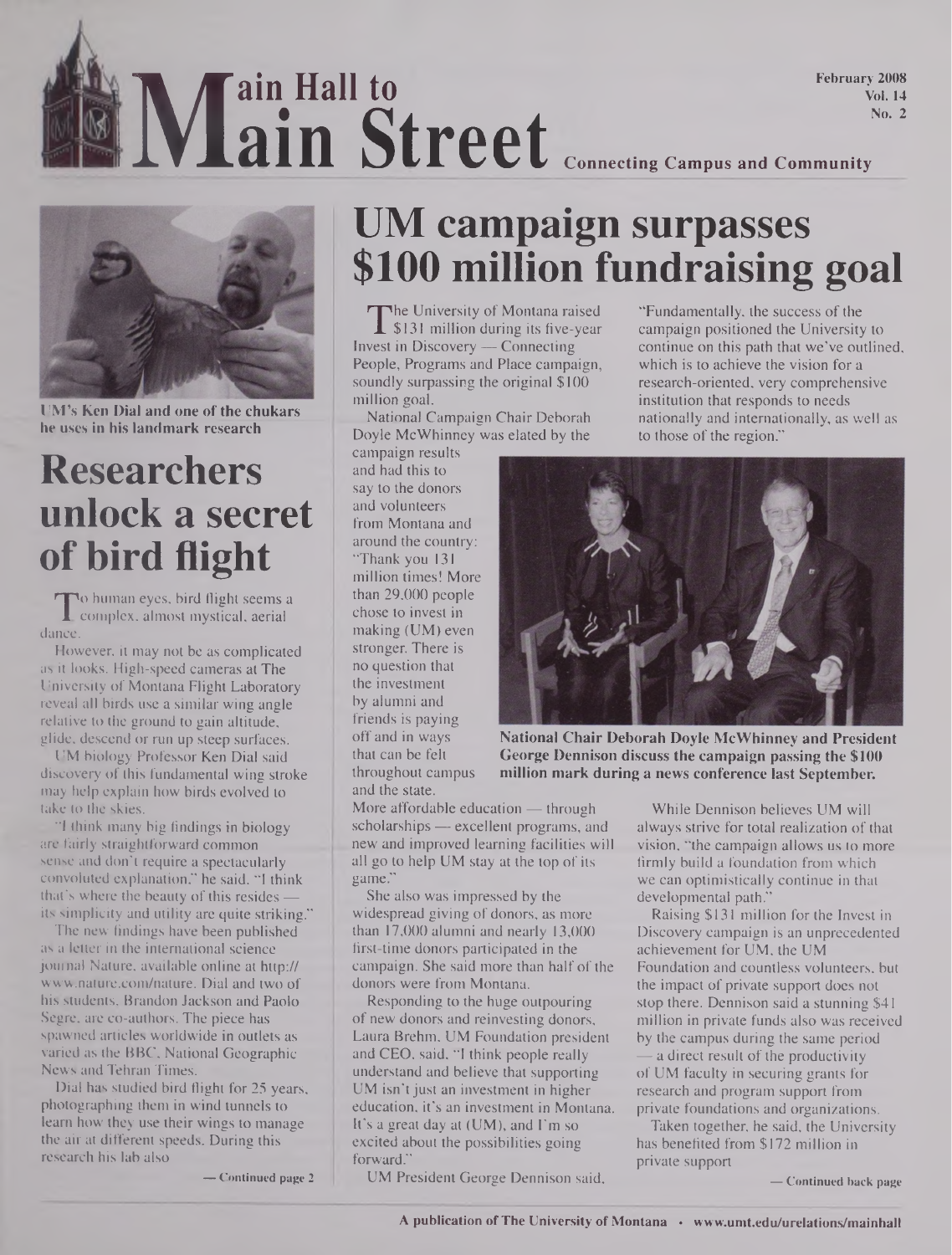## **Radio-TV grad works with MTV**

**K** 'Lynn Sloan, a 2007 graduate of the<br>UM radio-television department,<br>s been chosen by MTV to serve as a UM radio-television department, has been chosen by MTV to serve as a citizen journalist contributing to MTV's Choose or Lose Street Team '08 election coverage.

Sloan will submit weekly multimedia reports on MTV's social activism Web site, <think.mtv.com>, and will keep a blog discussing political and social issues affecting Montana youth.

"I couldn't have invented a more perfect job for myself," she said. "I've been a political hobbyist for a long time, but also grew up very passionate about youth involvement in social causes like volunteering and activism. I hope I'll be able to inspire young Montanans to get involved and show that even voices in small Montana towns matter."

Sloan also looks forward to tackling other issues such as education, the environment and exploring whether young people in Big Sky Country feel connected to national issues.

She will be a one-person band, producing reports to inform young people on the issues that matter to them the most.

She just returned from a three day "Journalism Boot Camp" at the MTV headquarters in New York City, where she met her 50 other counterparts, discussed political issues facing other young voters nationwide and learned about her new assignment.

"It was refreshing to me that a lot of the basics of reporting we talked about in New York were review for me," Sloan said.  $\approx$ 

#### **Bird Flight Secret— continued**

studied adolescent birds as they learned to fly.

"We figured the stroke angles were going to be all over the place, but it turned out to just be a single stroke," he said.

The researchers found that birds use wing strokes confined to a narrow range of less than 20 degrees. This directs aerodynamic forces about 40 degrees above the horizontal, permitting a 180 degree range in the direction of travel.

Dial's lab already has discovered that birds can use their wings like the spoiler on a race car to run up steep surfaces. He calls this behavior wing-assisted incline running. Those results were published in the journal Science four years ago.

"But once the animal gets up, it has to come down," Dial said. "When it comes down, it effectively uses the same wing stroke. So this tells the rest of the story. It's not unlike a helicopter that can't move its rotor much. But if you change the power and tilt it just a touch, you can come up with all sorts of new maneuvers, and that's what we are showing."

Evolutionary biologists have long been divided into two

# **American Indian activist to speak**

**W** international activist for<br>merican Indian and environmer international activist for American Indian and environmental causes, will give the next installment of the President's Lecture Series at UM on Monday, Feb. 25.

LaDuke's presentation — "Creating Just Societies: The Environment, the Economy and Human Relations in the Next Millennium" — will focus on what is required for the creation of just societies that are in harmony with nature.

The event will take place at 8 p.m. in the Montana Theatre, located in UM's Performing Arts and Radio/ Television Center.

Earlier that day from 3:10 to 4:30 p.m., LaDuke

will give a seminar titled "Indigenous Thinking on Sustainable Development: Strategies for the Northern Plains-Great Lakes Region" in Gallagher Business Building Room 123.

Both events are free and open to the public. They are presented in collaboration with UM's academic affairs office, the University's women's studies, environmental studies and Native American studies programs, and the Montana Museum of Art & Culture.

LaDuke, a member of the Anishinaabe nation, is executive director of Honor the Earth, a national organization formed to meet the needs of a growing Native environmental movement.

A graduate of Harvard and Antioch

universities, she has written extensively on American Indian and environmental issues. Among her books are "Recovering the Sacred: The Power of Naming and Claiming," "Last Woman

Standing" and "All Our Relations: Native Struggles for Land and Life."

LaDuke was Ralph Nader's Green Party vicepresidential running mate in 1996 and 2000.

In 1989, she received the Reebok Human Rights Award and used part of the proceeds to start the White Earth Land Recovery Project.

In 1994, LaDuke was nominated by Time magazine as one of the country's 50 most

promising leaders under 40. She also has received the Thomas Merton Award, the Ann Bancroft Award and the Global Green Award. In 1997, she was named a Ms. Magazine Woman of the Year.

LaDuke was instrumental in bringing "Impacted Nations" to the Montana Museum of Art & Culture at UM. The traveling exhibition, now in the museum's Meloy and Paxson galleries, features 52 works by 44 contemporary American Indian artists that address the conflict between Native people's relationship to the earth and the political and economic forces that undermine it.

LaDuke will speak at a closing reception for the exhibition from 6 to 8 p.m. Tuesday, Feb. 26, at the museum.  $\blacktriangleright$ 

camps about the origins of bird flight. One group believes avian ancestors took wing by climbing and gliding from trees. The other believes early birds ran along the ground, beat their feathered forelimbs and eventually took off.

Dial now offers a rival idea — the ontogenetic-transitional wing hypothesis — which suggests birds evolved incrementally by learning to use their wings to run up steep surfaces. This gave them a survival advantage, and eventually their ancestors became strong enough for true flight. And since the basic angle for wingassisted incline running and true flight are similar, Dial suggests the transition into the air was easier.

Ground-dwelling partridges called chukars were used in the initial research, and Dial was able to confirm the fundamental wing stoke among 20 other bird species.

Dial has worked at UM for 20 years. As an experimental functional morphologist, he designs experiments to study the function and structure of animals. Besides being a professor in UM's Division of Biological Sciences and director of the flight lab, he directs the Research Station at Fort Missoula. He also is the former host of "All Bird TV" on Animal Planet, **as**



**Winona LaDuke**

2 Main Hall in Main Street: February 2008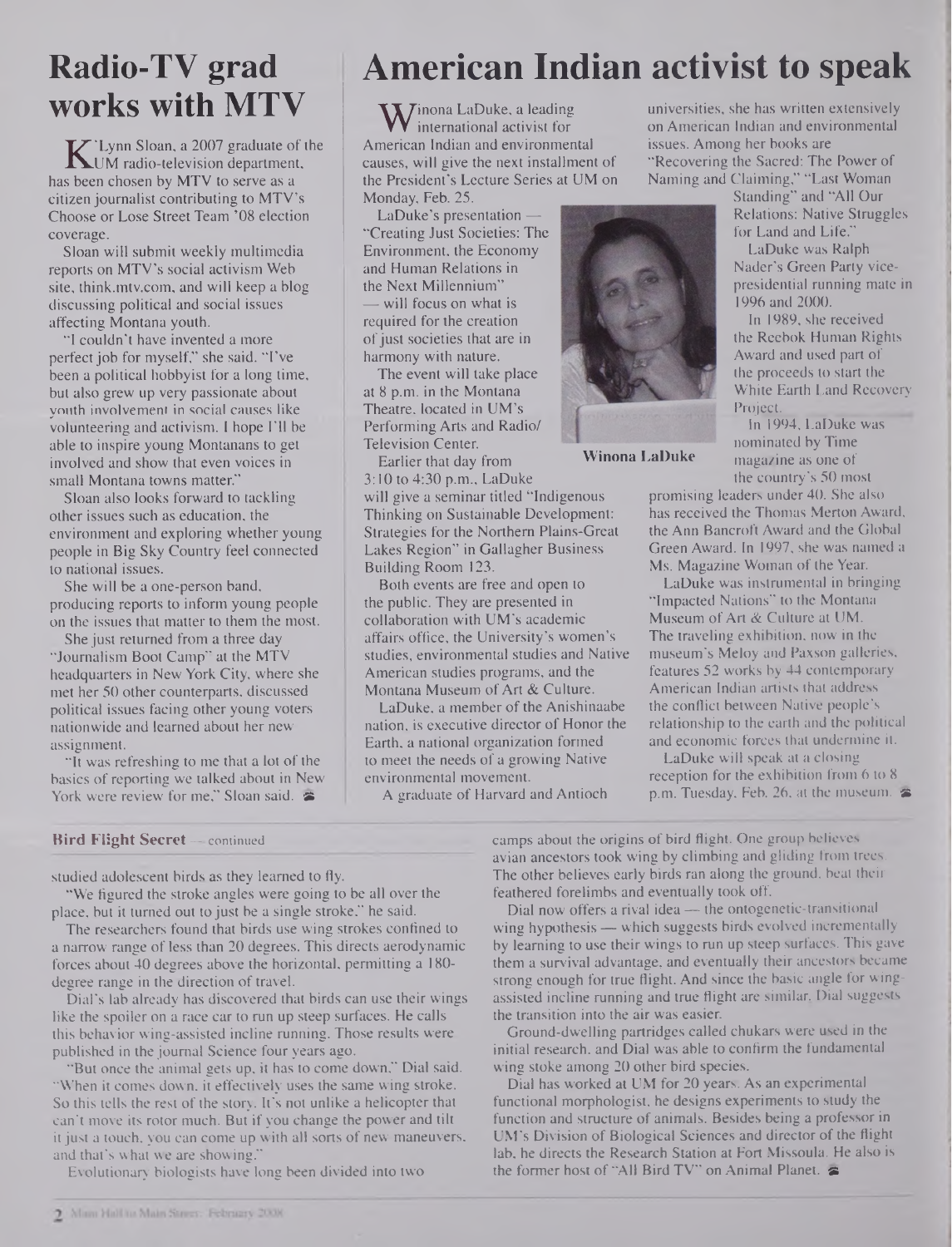**President's Office Art—Two paintings by influential modernist British artists are now available for public viewing at UM. "E.O.W. on her Blue Eiderdown" by Frank Auerbach and "White Relief'** by Ben Nicholson are on view in **the Main Hall President's Office lobby, open to the public from 8 a.m. to 5 p.m. Monday through Friday. The paintings are on loan** to the Montana Museum of Art & Culture from a private collection. Auerbach helped

spearhead a renaissance in British figurative art. Nicholson (1894- 1982) was one of the most important and controversial British modem artists. For more information, call 406-243-2019 or visit <http://www.umt.edu/montanamuseum>.



**Chris Servheen**

**Grizzly Guy—Chris Servheen,** a UM wildlife biologist and **mammalogist,** has been honored for his 30 years of significant work in grizzly bear conservation with the 2008 George B. Rabb Conservation Award. Servheen, who serves as the grizzly bear recovery coordinator for the U.S. Fish & Wildlife Service, was chosen for the award by the Chicago Zoological Society. Servheen studies the negative impact that building developments have on grizzly populations and works to reverse that impact. He leads research projects that use unobtrusive Global Positioning

System collars. When placed on grizzly bears in the wild, these collars yield a wealth of information about how the animals change their movements and habits in response to human activity. The Rabb award honors the animal welfare and worldwide conservation leadership of George Rabb, president emeritus of the Chicago Zoological Society.

**Courses for Veterans—UM's College of Technology has** started offering free college prep courses for qualified veterans. The classes are meeting in the evenings twice per week until May 6. Course offerings include basic computer skills, writing and math. Classes are offered at COT through the Montana Veterans Upward Bound program. For more information or to enroll in one or more classes, call 877-356-VETS or visit http:// [www.vubmt.com](http://www.vubmt.com).

**Airwave Excellence —**Two UM radio-TV students have earned honors in the prestigious Hearst Journalism Awards Program. Natalie Neumann, a junior from Sidney, and Dan Boyce, a junior from Lewistown, won accolades in the radio features competition. Neumann placed eighth with her stories and won \$500. Her work focused on a graffiti artist, a cartographer whose work has been impacted by climate change and the Run for Respect, which was part of Sexual Assault Awareness Month. Boyce placed 14th in the competition with his stories on a homeless man, UM's Foresters' Ball and the new Native American studies center on campus. Both students' work aired on Montana Public Radio and KBGA College Radio. The Hearst Journalism Awards are known as the "college Pulitzers." They recognize, reward and inspire exceptional college journalists and the faculty and programs that contribute to their success.



President John F. Kennedy, and more than 190,000 Americans have served in the organization since then. Volunteers have been invited by 139 host countries to work on issues ranging from AIDS education to information technology.

**Briefs** 

**Limited Campus Cruising—**With construction of an expansion to Washington-Grizzly Stadium in full swing, students and visitors to campus are reminded that a portion of Campus Drive is closed to through traffic. Parking also will be in short supply this semester, so people are encouraged to use Missoula's Mountain Line buses, which are free with a Griz Card, or convenient Park-N-Ride locations provided by the University. Park-N-Ride services are free and open to the public. Schedules are online at <http://www.umt.edu/asum/ot>. For Mountain Line bus schedules and routes, visit <http://www.mountainline.com>.

**Connecting Campuses—**A new 21-foot Champion bus now serves UM students traveling from the main campus to the UM College of Technology. The bus is equipped with a lift and is the first of a series of three new buses that will be arriving at UM. The new buses are a result of Associated Students of UM negotiations with University administrators for improved transportation options for the campus community. UM students overwhelmingly passed a fee increase for the ASUM Office of Transportation to purchase the new buses, and UM administrators facilitated a loan process so that purchase of the new buses could begin. Bus service between campus and COT runs every 20 minutes. The first semester that this service ran, it carried 20,827 riders. Complete information about student and public transportation options for getting to and from UM and COT are online at <http://www.umt.edu/asum/ot>.

**Projects That Protect—**The UM Wilderness Institute is now accepting proposals for grants that support historical research, creative writing and wilderness studies projects that explore Montana's land and people. The grants range from \$400 to \$1,000 and are awarded through the University's Matthew Hansen Endowment, which was established in 1984 as a memorial to Hansen and his ideals. The proposal deadline is March 1, and awards will be announced in April. Projects should encourage mindful stewardship of the land and contribute to the preservation of Montana's heritage. For more information call 406-243-5361, e-mail [wi@cfc.umt.edu](mailto:wi@cfc.umt.edu) or go online to http:// [www.cfc.umt.edu/wi](http://www.cfc.umt.edu/wi).

**International Addition—**The Maureen and Mike Mansfield Foundation, a nonprofit organization that promotes understanding and cooperation in **U.S.-Asia** relations, has invited Mary Byron, a managing director of Goldman Sachs in Japan, to join the foundation's board of directors. Byron heads Sachs' Technology Division and also is responsible for the Asia regional Technology Division. The foundation has offices in Tokyo, Washington, **D.C.,** and UM's Missoula campus.